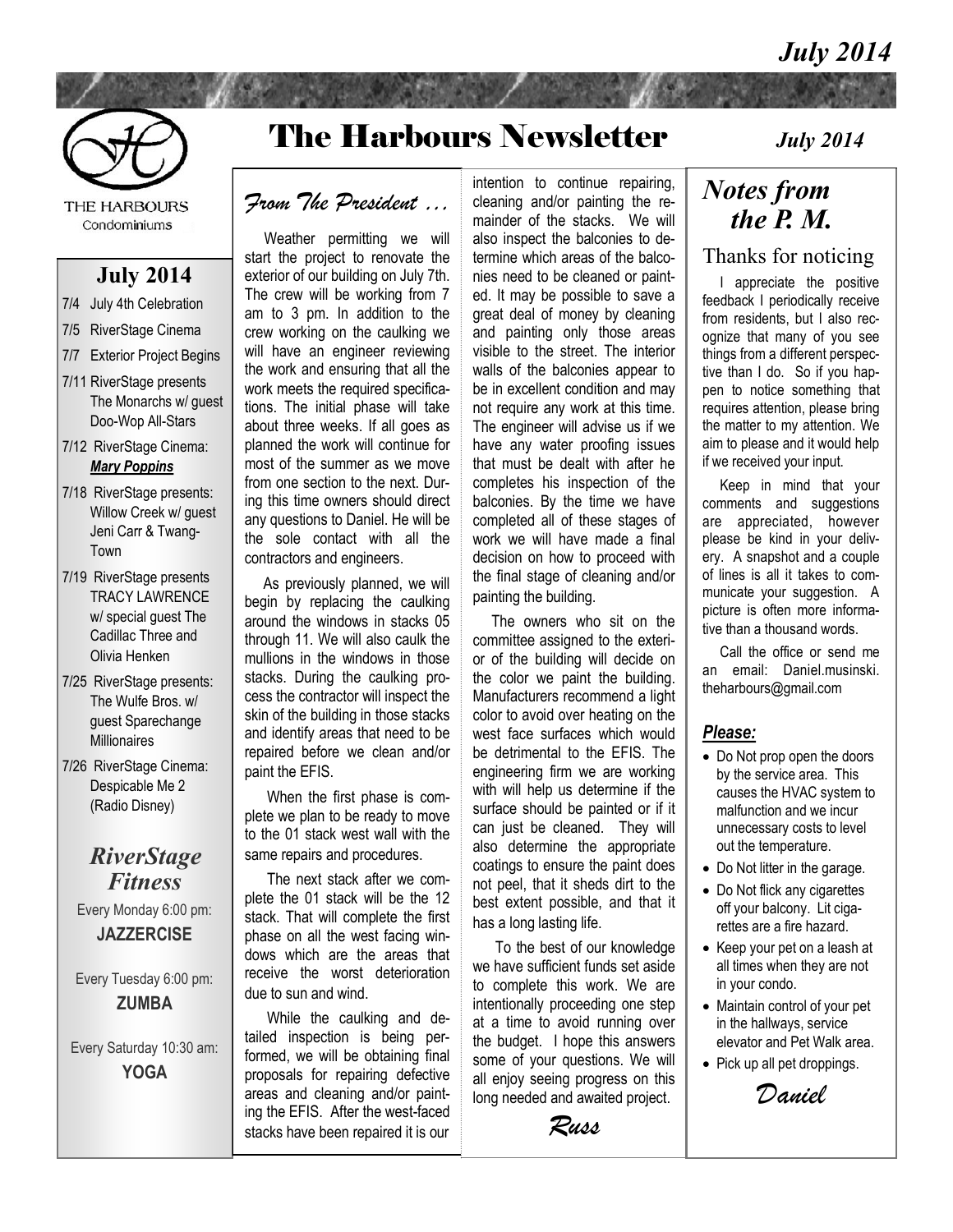

## **The Harbours Newsletter**

*July* 2014

#### **Insurance Recap**

 Insurance for the HOA renews annually on June 20th (with the exception of our flood insurance policy).

 Based on recommendation from the Insurance Committee, the Board of Directors recently approved the following insurance for the period beginning June 20, 2014 through June 20, 2015:

#### *Provided by Chubb Group Insurance:*

 Commercial Property Insurance Earthquake Insurance Commercial General Liability Commercial Auto Insurance EBL Insurance

#### *Provided by Markel Insurance:*

**Directors & Officers Liability Insurance** Employment Practices Liability Ins.

*Provided by Great American Insurance:* Umbrella Liability Insurance

#### *Provided by Travelers:*

Crime Insurance

 The total insurance for this year decreased more than 10% from our prior year premiums. Our savings for the coming year totaled approximately \$9,000. The Finance Committee and Board had projected we would have another increase in premiums this year if the Attorney General's lawsuit wasn't resolved.

 The most significant decrease was for our Directors and Officer's policy. Last year the D & O policy increased 615% over the prior year and there were numerous exemptions within the policy that did not exist in prior year policies. This year we were able to obtain a D & O policy with one of our long-standing carriers. The policy provides coverage for all board members, does not have a lengthy string of exceptions, and reduces the annual premium from \$7,016 to \$779.

### **Editorial**

 The issue of whether The Harbours HOA should restrict future owners from renting their unit has been discussed several times over the past year.

 In last year's election an Amendment to the Declarations was presented that would restrict future (not current) owners from renting their unit except under special circumstances. The majority of owners who voted in the election voted in favor of ratifying this Amendment, but the required percentage of voters was not met, therefore the Amendment did not pass.

 Later this year the board will again ask owners to vote on ratifying this Amendment. Before doing so, we would like to give owners an opportunity to share their opinion on this topic. In our August newsletter we will publish editorials from owners who want to voice their perspective on this topic.

 Editorials will not list an owner's name nor any personal information, just their opinion. It is not our intent to respond to any of the editorials, so we request you state your opinion rather than ask questions. If you would like to receive a copy of the Amendment that the owners voted on in last year's election, forward a request to Kathy Mathews.

 Please include your name and condo # when you submit an editorial. Editorials may be sent to:

> kathy.mathews@gmail.com or hand deliver to #905

 In the future we will select other topics so that owners may share their personal opinions and perspectives with all other residents.

### **Splish Spash . . . It's Pool Season!**

 Per the guidelines in our Capital Funding Reserve Study, our patio/pool furniture was slated to be replaced in 2014. With the help of the Exterior Grounds Committee, we selected a furniture set that provides a clean, consistent look while offering a highly durable product that will last for many years. PLEASE be kind to our new furniture and remember to remove the bathing chairs from the shallow end of the pool when they are no longer in use.

 Many of our residents noticed a slight green color in the pool water last week. This may occur if there is an imbalance of pH level, or excessive rain water may alter the pool's chemistry, or problems with the filtration system may occur. After working with Daniel and Read we were able to determine that the sand filter had become clogged by the spring foliage from the Maplewood trees and other nearby blooming plants. As this has occurred in prior years, we have implemented a new policy to ensure the sand filter is backwashed every two weeks, as per industry quidelines.

 As part of our pool maintenance program, we perform weekly off-site testing of the quality of the water supply in our pools. In addition, we also monitor the pH levels of the water in our pools several times a week. Our pool system also utilizes a Chlorinator System which regulates the amount of chlorine that is consistently being delivered into the pool.

 We hope you enjoy your summer with a cool dip in our outdoor pool, relax on one of our new chaise lounges, grill on our great new grill, and have many relaxing days in the sun!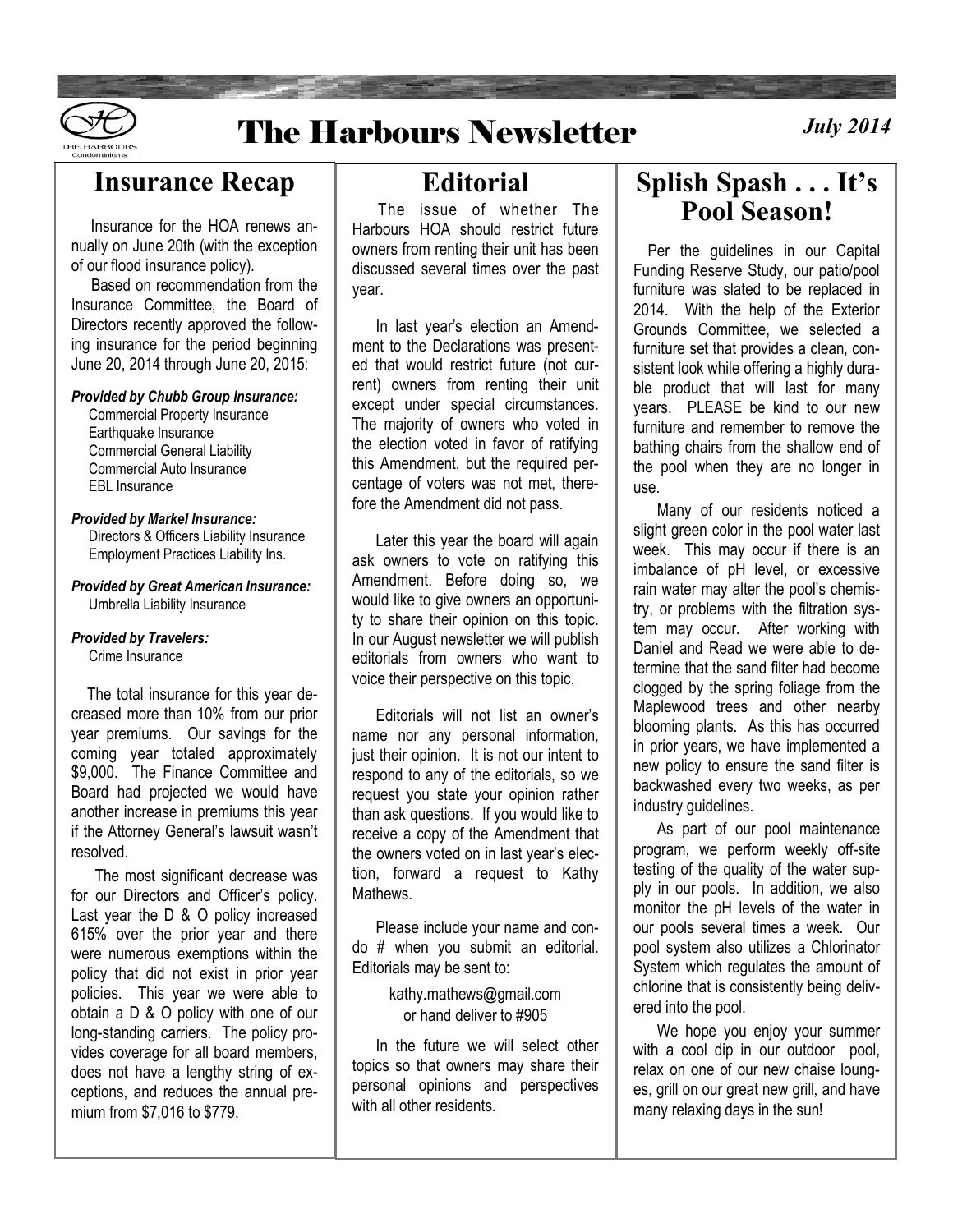

## **The Harbours Newsletter**

### **Ever Wonder Why?**

 Some residents ask why we need to know who's living in every unit. Recently someone visiting in a unit had a medical emergency. The Police, EMS and Fire Departments were called. When we were asked who lived in the unit we were unable to tell the authorities because the owner of the unit had not provided information on who was living there.

 There are obviously lots of reasons why we need to know who's living in our building, but this is certainly an important one.

 We share this space together and while every resident may not know all of their neighbors, it's important that the office have contact information on everyone who lives in a unit.

 Owners often think it's okay to have someone just "stay in their unit for a few weeks or months while they are not living there". Regardless of whether someone is on a long-term lease or you're just being a good friend and letting them stay at your condo, we consider them an occupant and we need to know who all of our residents are. If you are not living in the unit and you have someone who is staying there (a week, month, year) then we classify them as a renter. It doesn't matter to us if you get lots of money or no money, that's your business, but they are both renters to us.

 So the next time you let someone stay while you're away, do the right thing, have them register at the office with all of the correct documentation.

 Next month the Audit Committee will begin auditing the files to determine if owners who have a tenant have submitted the proper documents and paid any applicable fees. Please take time to check with the office and make sure your file is up to date.

### *Quote for July*

Listening to gossip *always gets you a little dissatisfied with 3 people:*

• *The person it is about*

• *The person who's telling you the gossip*

• *And yourself . . . for listening.*

> Roberta Lyndon, The Atlanta Constitution, Atlanta GA. April 7, 1940

#### **Caution . . .**

 Last month we had a near-miss in the service area when a driver was driving way too fast and nearly hit a resident who was walking out of the service area. When the driver was able to stop their car they were several feet past the resident. This area has a caution sign that indicates pedestrians have the right-of-way. Please drive carefully through this area.

**Choice Covered Parking Spaces For Sale** Excellent Locations *"Try Before You Buy"* \$9,000 each Contact Kevin **502-299-9907** *kzipperle@mail.com* Paid Advertisement

**HOA Utility Recap for June 2014:**

Cost per sq.ft. for June:

| Electricity: | \$.028 |
|--------------|--------|
| Water:       | \$.007 |
| Sewer:       | \$.023 |

Type of Unit & Square Footage:

| Type of Unit    | SQ<br>FT |
|-----------------|----------|
| AA              | 845      |
| Α               | 992      |
| B               | 987      |
| ВB              | 1,974    |
| ВC              | 1,929    |
| <b>BD</b>       | 1,800    |
| С               | 942      |
| СF              | 2,140    |
| D               | 813      |
| E               | 1,353    |
| ΕE              | 1,500    |
| F               | 1,198    |
| G               | 1,420    |
| T               | 2,469    |
| U               | 1,832    |
| $\vee$          | 1,358    |
| W               | 3,537    |
| Χ               | 1,988    |
| Υ               | 1,988    |
| Z               | 1,957    |
| TH <sub>1</sub> | 1,953    |
| TH <sub>2</sub> | 1,903    |

Example: Type AA Unit

June Electricity for AA Units: 845 sq.ft.  $x$  \$.028 = \$23.66

June Water for AA Units: 845 sq.ft.  $\times$  \$.007 = \$ 5.92

June Sewer for AA Units: 845 sq.ft.  $x$  \$.0 = \$19.44

*July* 2014